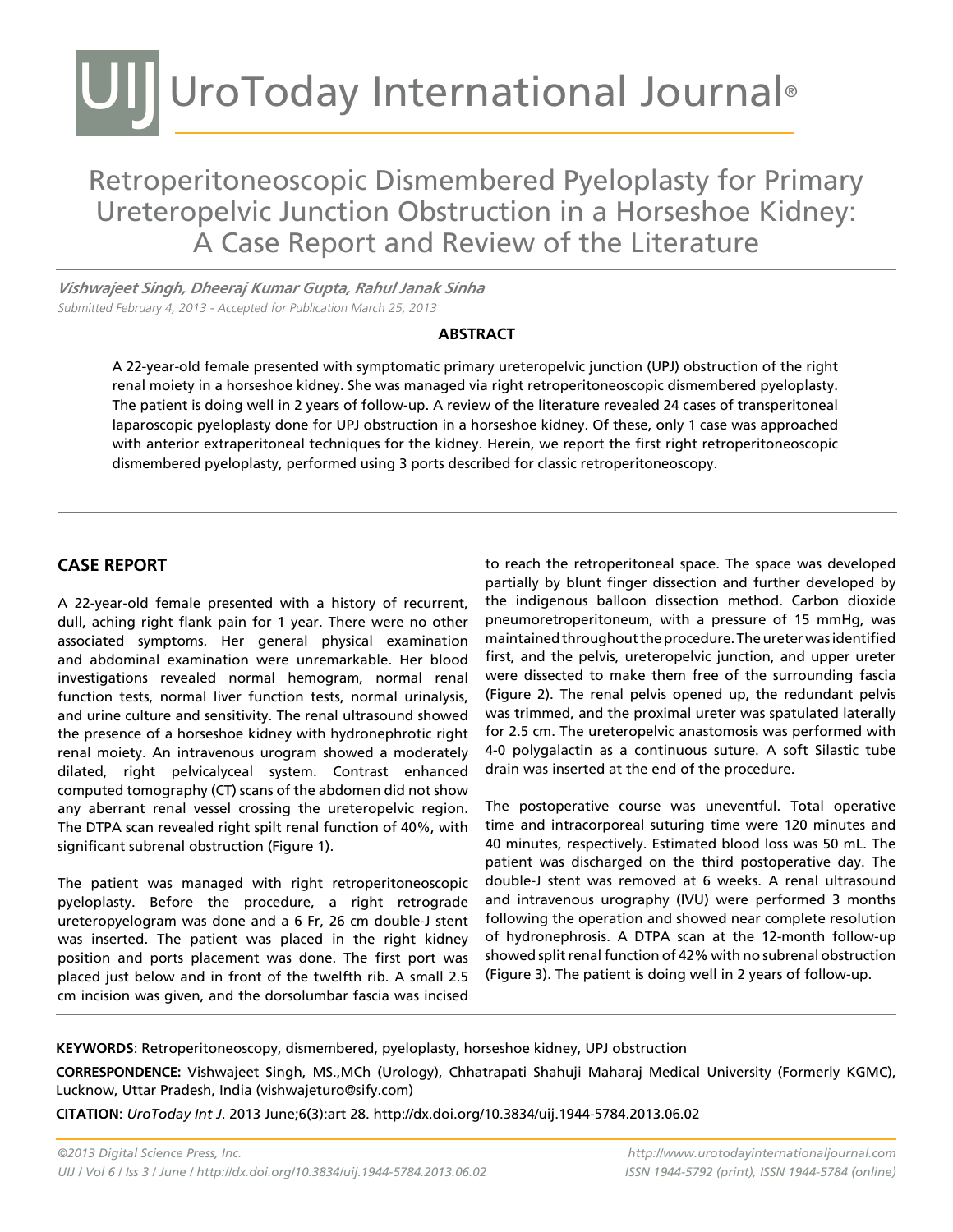#### Case Report

Figure 1. A preoperative renogram showing the right subrenal obstructive pattern.



### **Discussion**

Horseshoe kidneys are the most common congenital renal fusion anomaly with an approximate incidence of 1/400 births to 1/1000 births. Although most horseshoe kidneys are asymptomatic, ureteropelvic junction obstruction occurs in 15 to 33% of this population [1]. A high incidence of ureteropelvic junction (UPJ) obstruction is related to a high insertion of the ureter in the pelvis, the anatomic relation of the ureter to the isthmus, and a high incidence of aberrant renal vessels at the lower pole. Surgical management in the form of the excision of stenotic ureteropelvic segments, the trimming of a redundant pelvis, the transposition of any aberrant vessels, and ureteropelvic anastomosis are the basic principles of management. The division of the isthmus and the nephropexy may or may not be required. The division of the isthmus has been a topic of debate during pyeloplasty in such patients. Culp et al. reported that isthmusectomy may allow the kidneys to lie in a more dependent position that maintains the patency of newly reconstructed ureteropelvic regions. After division of the isthmus, the medial portion of the separated kidney rotates to lessen the obstruction.

Traditionally, isthmusectomy entails the placement of sutures on either side of the intended line of division, with subsequent closure of the renal capsule over the suture line. This suture closure facilitates hemostasis [3]. Similarly, the role of nephropexy remains debatable. At present, nephropexy is not believed to be universally necessary [1,3].

Traditionally, open dismembered pyeloplasty is performed with a success rate of 55 to 80% [1,2]. In an era of minimally invasive surgery, endopyelotomy and robotic and laparoscopic pyeloplasties are performed for UPJ obstruction in horseshoe kidneys and other renal fusion anomalies with variable success Figure 2. Retroperitoneoscopic view of the dilated pelvis with the ureteropelvic junction.



Figure 3. A postoperative renogram showing nonobstructive drainage of the right kidney.



(Table 1). Hemorrhage is very important and a common complication of endopyelotomy, particularly in horseshoe kidneys with a high incidence of lower polar aberrant renal vessels. The long-term success rate of antegrade/retrograde endopyelotomy is around 60 versus 95% for laparoscopic pyeloplasty [4]. Although robotic pyeloplasty is promising it is expensive, and long-term results are awaited [5]. The open surgical approach of dismembered pyeloplasty is found through the retroperitoneal approach.

Laparoscopic pyeloplasty is, in a true sense, the reflection of open pyeloplasty. In transperitoneal laparoscopic pyeloplasty,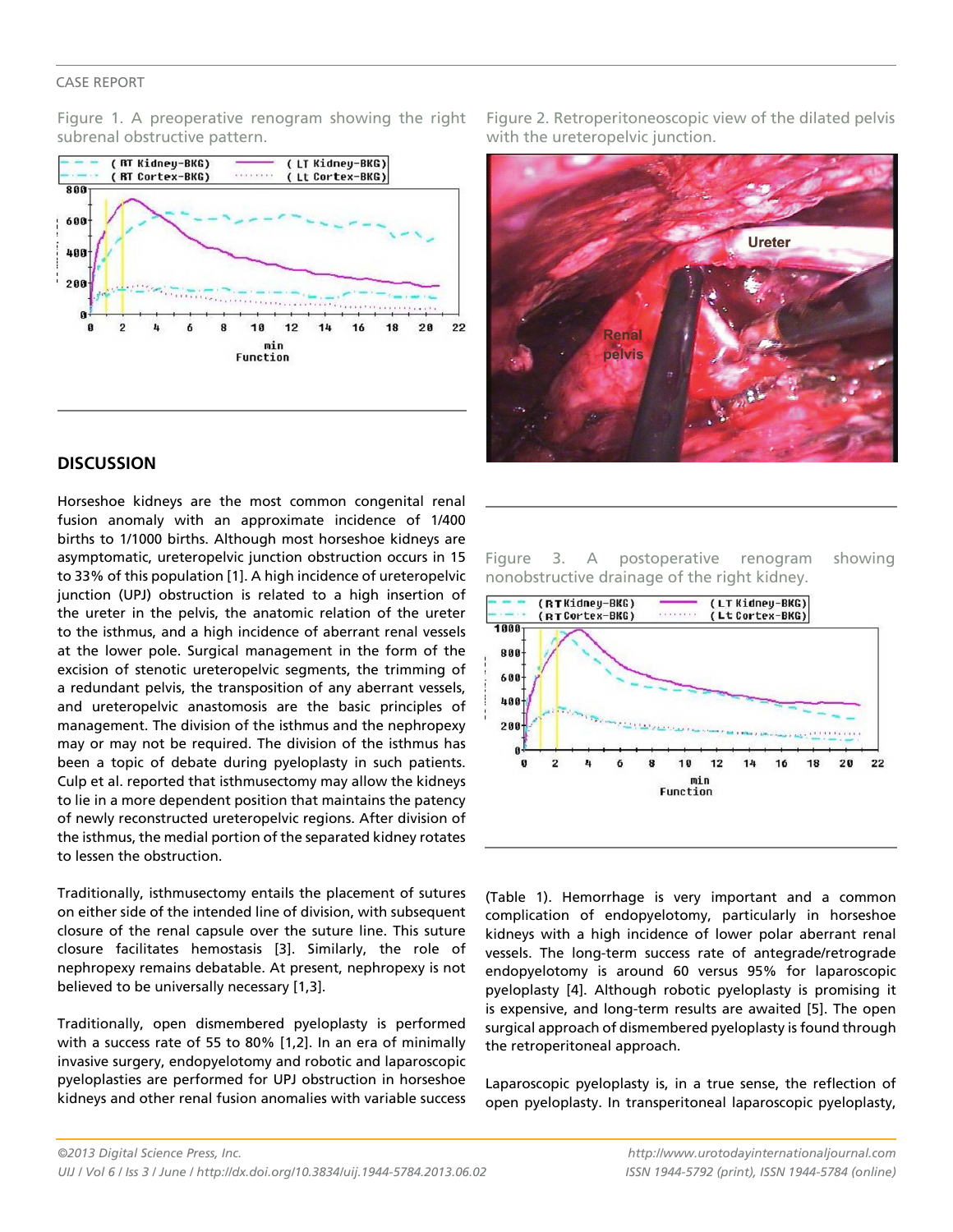## UI UroToday International Journal®

|              | Table 1. Reported case reports/series of horseshoe kidneys with UPJ obstruction, and the results of laparoscopic |  |  |  |  |  |  |
|--------------|------------------------------------------------------------------------------------------------------------------|--|--|--|--|--|--|
| pyeloplasty. |                                                                                                                  |  |  |  |  |  |  |

| S.N.           | Author/Series        | Journal                                        | Cases          | TPLP/<br><b>RPLP</b> | Renal<br>Moiety<br>(RK/LK) | Pri/Sec UPJ<br>Obstruct. | Important Aspects/<br><b>Concomitant Procedures</b>                                   | Follow-up<br>in Months<br>(mean, range) | Hospital Stay in<br>Days<br>(mean, range) | Operating<br>Time in Min<br>(mean, range) | <b>Blood loss</b><br>in mL<br>(mean,range) |
|----------------|----------------------|------------------------------------------------|----------------|----------------------|----------------------------|--------------------------|---------------------------------------------------------------------------------------|-----------------------------------------|-------------------------------------------|-------------------------------------------|--------------------------------------------|
| 1              | Jenetschek<br>et al. | Urology<br>1996                                | $\mathbf{1}$   | <b>TPLP</b>          | LK                         | pri                      | first reported the lap.<br>pyeloplasty in HSK (1<br>had HSK in series of 17)          | Not given                               | $5.1(2-11)$                               |                                           | N/A                                        |
| $\overline{2}$ | Nadler et al         | J Endourol<br>2003                             | $\mathbf{1}$   | <b>TPLP</b>          | <b>LK</b>                  | pri                      | hand-assisted.<br>isthmuscetomy by<br>harmonic scalpel in<br>same operation           | 3<br>230<br>$\mathbf{1}$                |                                           |                                           | 300                                        |
| 3              | Hsu and Presti       | Urology<br>2003                                | $\mathbf{1}$   | <b>RPLP</b>          | LK                         | pri                      | ant./ext. peritoneal<br>approach                                                      | 8<br>1.5                                |                                           | 400                                       | 30                                         |
| 4              | Eden et al.          | J Urol<br>2004                                 | $\mathbf{1}$   | <b>TPLP</b>          | LK                         | pri                      | only TPLP in 124 RPLP<br>group                                                        | 2.8<br>19.7                             |                                           | 144                                       | N/A                                        |
| 5              | Bove et al.          | J Urol<br>2004                                 | 5              | <b>TPLP</b>          | $LK-2$<br>$RK-3$           | pri                      | pyelolithotomy in 3<br>cases in same operation                                        | 24.6 (4-83)<br>$3.2(2-5)$               |                                           | 195 (85-403)                              | 122 (20-300)                               |
| 6              | Kawauchi A<br>et al. | J Endourol.<br>2005                            | $\mathbf{1}$   | <b>TPLP</b>          | LK.                        | pri                      | 4-year isthmusectomy                                                                  | 3<br>14                                 |                                           | 310                                       | 10                                         |
| $\overline{7}$ | Reddy et al.         | J Urol<br>2005                                 | $\mathbf{1}$   | <b>TPLP</b>          | <b>LK</b>                  | pri                      | 4-year had contralateral<br>contracted kidney with<br>hypertension                    | 3<br>14                                 |                                           | 160 (90-270)                              | 60                                         |
| 8              | Lane et al.          | J Endourol<br>2006                             | $\mathbf{1}$   | <b>TPLP</b>          | LK                         | pri                      | A case of bilateral<br>UPJ obs.; unilateral<br>nephrectomy done in<br>same operation. | 4                                       | 3                                         | 132                                       | 350                                        |
| 9              | Yamaquchi            | Nihon<br>Hinyokika<br>Gakkai<br>Zasshi<br>2006 | $\mathbf{1}$   | <b>TPLP</b>          | LK                         | sec                      | nephropexy and<br>isthmuscetomy<br>performed                                          | 18                                      | N/A                                       | 312                                       | 75                                         |
| 10             | Chammas et al.       | <b>BJU Int</b><br>2006                         | 3              | <b>TPLP</b>          | RK                         | priv                     | robot-assisted<br>pyelolithotomy in 2<br>patients                                     | 21                                      | 7.6                                       | 148                                       | < 100                                      |
| 11             | Talug et al.         | Can J Urol<br>2007                             | $\mathbf{1}$   | <b>TPLP</b>          | LK                         | pri                      | pediatric pt                                                                          | 6                                       | $\mathbf{1}$                              | 272                                       | < 10                                       |
| 12             | Braga et al.         | J Endourol<br>2007                             | 2              | <b>TPLP</b>          | LK                         | pri                      | pediatric pt                                                                          | 12                                      | $2.1(1-4)$                                | 221                                       | N/A                                        |
| 13             | Nadu et al.          | Int Braz J<br>Urol<br>2009                     | $\overline{2}$ | <b>TPLP</b>          | LK                         |                          | pyelolithotomy of<br>multiple caliceal stones                                         | N/A                                     | N/A                                       | N/A                                       | N/A                                        |
| 14             | Obermayr<br>et al.   | J Ped Urol<br>2010                             | $\mathbf{1}$   | <b>TPLP</b>          | LK                         | pri                      | 9 months old; associated<br>caliceal diverticulum<br>treated in same sitting          | 11/2<br>8<br>N/A<br>(6 weeks)           |                                           |                                           | N/A                                        |
| 15             | Lallas et al.        | W J Urol<br>2011                               | $\overline{2}$ | <b>TPLP</b>          | LK                         | sec                      | both patients had<br>history of failed<br>endopyelotomy                               | 19.3 (15.5-24)                          | 2.5                                       | 390 (360-420)                             | minimal                                    |

Abbreviations: TPLP: transperitoneal laparoscopic pyeloplasty); RPLP: retroperitoneal laparoscopic pyeloplasty; LK: left kidney (moiety) of a horseshoe kidney; RK: right kidney (moiety) of a horseshoe kidney

the peritoneal cavity is traversed, and there can be many complications such as urine leaks, bowel injuries, peritonitis, and ileus. Retroperitoneoscopic dismembered pyeloplasty respects the basic principle of approaching kidneys through the retroperitoneum so there are no peritoneal complications. Our technique of retroperitoneoscopic dismembered pyeloplasty is suitable for anomalous and malrotated kidneys, which usually lay low in the retroperitoneum. The port placement in retroperitoneoscopy is subcostal, which is favorable for reconstruction in such kidneys. The anomalous kidneys, such as horseshoe kidneys, malrotated kidneys, ectopic kidneys, and crossed ectopia with or without fusions (if associated with UPJ obstruction), can be dealt with via this technique. However, careful selection of cases and preoperative investigation with respect to an anomalous vascular supply of such kidneys should be kept in mind.

The majority of the literature focused on the transperitoneal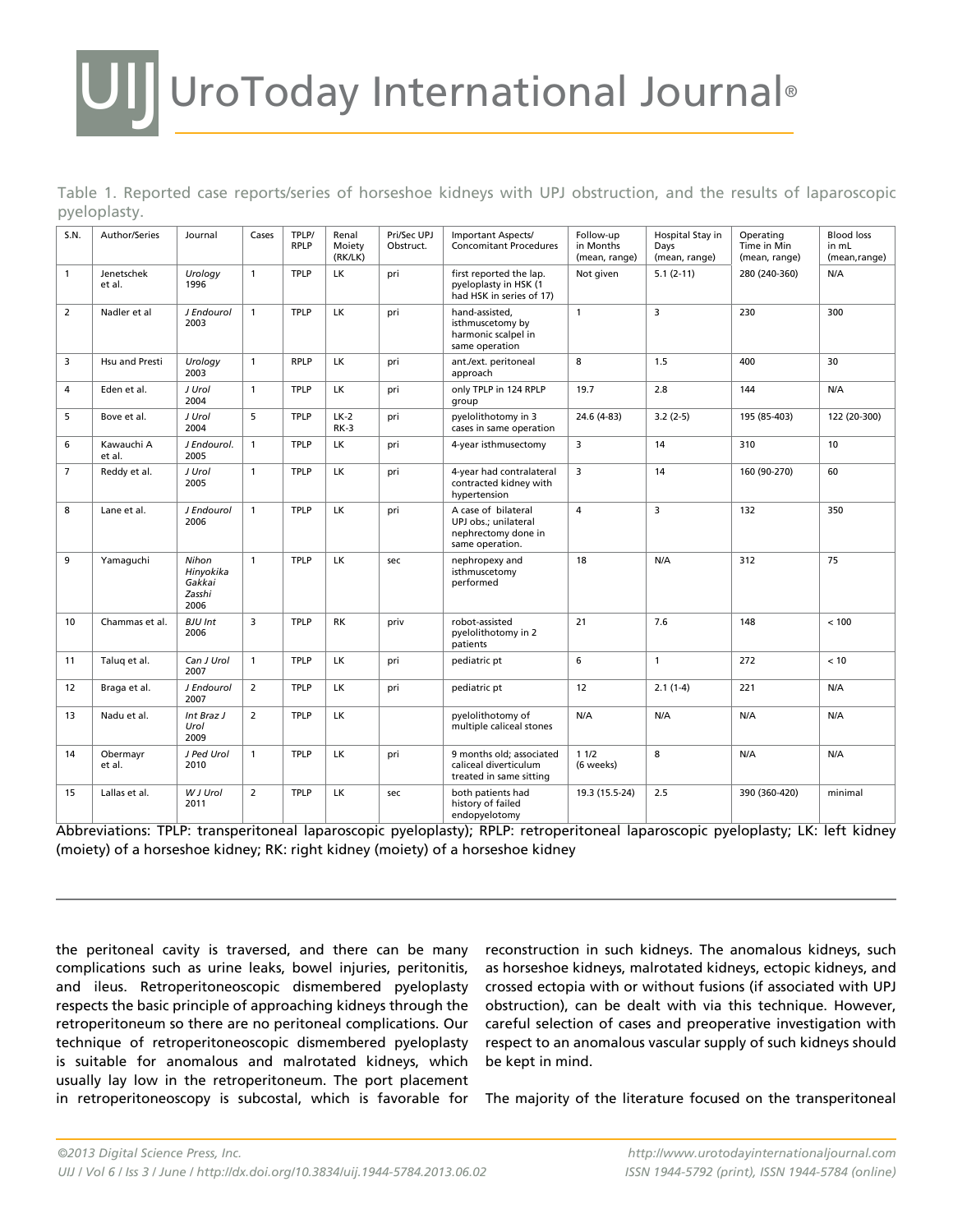# UI UroToday International Journal®

approach because for instrument handling and intracorporeal suturing, there is a large peritoneal space that makes the procedure comparatively easy. Hence this procedure is more popular but associated with peritoneal complications. In retroperitoneoscopy, there is limited space for instrument handling and intracorporeal suturing, which makes it a difficult procedure, but there are no complications related to the violation of the peritoneal cavity. Janetschek et al. first reported transperitoneal laparoscopic pyeloplasty in a case of a horseshoe kidney. He presented the experience of transperitoneal and retroperitoneoscopic repair of ureteropelvic junction obstruction in 17 patients where 1 case had a horseshoe kidney with UPJ obstruction with left renal moiety. The authors failed to give a detailed description of the procedure in this particular patient [6]. Nadler et al. reported hand-assisted transperitoneal laparoscopic pyeloplasty in 1 case in which isthmusectomy by harmonic scalpel was performed simultaneously in the same operation [7]. Hsu and Presto reported a novel technique of anterior extraperitoneal laparoscopic pyeloplasty with good results. In this technique, the authors made an 8 cm incision in the anterior abdominal wall lateral to the rectus muscle, and by blunt finger dissection a space was created in which a balloon was inflated to make pre-peritoneal space. In this space, trocars (camera and secondary ports) were inserted, and lateral dissection was done to push the peritoneum medially to reach to kidney. The main drawback of this technique revealed that the pre-peritoneal space created was too large and time consuming [8]. Eden et al. reported a case of laparoscopic transperitoneal pyeloplasty with good results and concluded that the procedure is feasible, even for a horseshoe kidney [9]. Bove et al. reported 11 cases of upper urinary tract anomalies with UPJ obstruction. Of these, horseshoe kidneys were present in 5, pelvic kidneys in 3, pancake kidney in 1, malrotated kidney in 1, and a duplicated collecting system in one patient. Laparoscopic transperitoneal dismembered pyeloplasty was performed in all cases. In 5 cases of horseshoe kidneys of this series, right renal moiety was involved in 3 and left renal moiety in 2. Concomitant pyelolithotomy was done simultaneously in 3 such patients. The authors concluded that in anomalous kidneys with UPJ obstruction, laparoscopic pyeloplasty is the procedure of choice [10].

Kawauchi et al. reported transperitoneal laparoscopic pyeloplasty in pediatric patients in which isthmusectomy was also performed simultaneously and the procedure was uneventful [11]. Reddy et al. reported transperitoneal laparoscopic pyeloplasty in 1 patient with good results and concluded that it should be the procedure of choice in such patients [12]. Lane et al. reported an interesting case of bilateral UPJ obstruction with a horseshoe kidney. The patient presented

with nonfunctioning left renal moiety, and right renal moiety was functioning but obstructed. The serum creatinine in this patient at presentation was 2.9 mg%, which dropped to 1.6 mg% following retrograde DJ stenting. The patient was taken for simultaneous left transperitoneal laparoscopic nephrectomy and right dismembered pyeloplasty. The operative time was 5.7 hours, but the procedure was uneventful [13]. Yamaguchi et al. reported transperitoneal laparoscopic pyeloplasty in 1 patient where nephropexy and isthmusectomy were also done simultaneously, and they concluded that simultaneous procedures are feasible in such patients [14]. Chammas et al. reported laparoscopic robot-assisted pyeloplasty in 3 patients where robot-assisted pyelolithotomy was also performed simultaneously [15]. Taluq et al. reported transperitoneal laparoscopic pyeloplasty in a pediatric patient. The procedure was successful with a good outcome [16]. Braga et al. reported another case of transperitoneal laparoscopic pyeloplasty in pediatric patients with a good outcome [17].

Nadu et al., in a paper on the role of laparoscopic surgery in the management of nephrolithiasis, also discussed 2 patients who had horseshoe kidneys with UPJ obstruction. Both these patients also had pelvic and multiple caliceal stones. The pyelolithotomy, extraction of caliceal stones, and laparoscopic transperitoneal pyeloplasty were done successfully in both patients. The authors concluded that despite the anterior location of the pelvis with aberrant renal vessels, the procedure remained successful in such cases [18]. In an interesting case report, Obermayr et al. reported successful laparoscopic transperitoneal pyeloplasty in a 9-month-old child. This was a case of Turner syndrome with horseshoe kidney and ureteropelvic junction obstruction of the left renal moiety, and there were caliceal diverticula with a narrow infundibulum of the upper pole. The resection of the narrow infundibulum was also performed simultaneously in the same operation, and the authors concluded that laparoscopic surgery is technically feasible in selected cases with complex malformations of the kidney and renal collecting system [19].

Lallas et al. reported the experience of transperitoneal laparoscopic pyeloplasty in 2 of his 9 patients who had horseshoe kidneys with UPJ obstruction. In this study, retrograde endopyelotomy was performed in 6 patients, and in 1 patient robotic pyeloplasty was done. The reason for the selection of different modalities for 9 patients was not clearly explained, which shows that laparoscopic pyeloplasty is still not universally performed on horseshoe kidneys [20]. In our case, retroperitoneoscopic dismembered pyeloplasty by classical retroperitoneoscopy using 3 ports showed a good outcome in 2 years of follow-up.